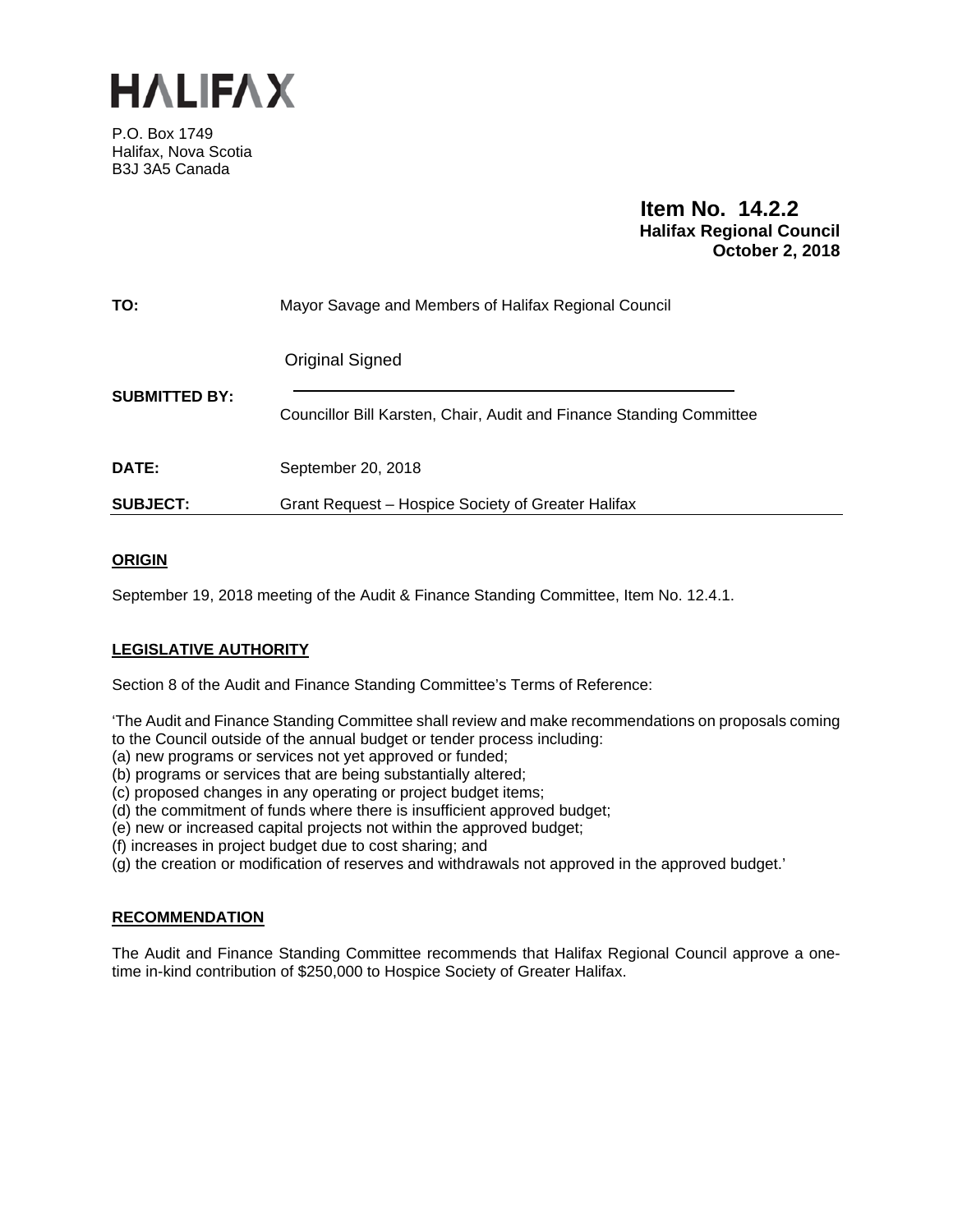### **BACKGROUND**

A staff report dated July 16, 2018 to consider a request for funding from the Hospice Society of Greater Halifax was before the Audit & Finance Standing Committee for consideration at its meeting held on September 19, 2018.

For further information, please refer to the attached staff report dated July 16, 2018.

#### **DISCUSSION**

The recommendation outlined in the July 16, 2018 staff report was that the Audit & Finance Standing Committee recommend that Regional Council decline the request for funding in the amount of \$1,000,000 from the Hospice Society of Greater Halifax. The recommendation was defeated and a subsequent motion was approved in support of Alternative 1 outlined in the July 16, 2018, recommending approval of a onetime in-kind contribution of \$250,000 to Hospice Society of Greater Halifax based on the Municipality's demonstrated support for the establishment of a hospice.

#### **FINANCIAL IMPLICATIONS**

Financial implications are outlined in Alternative 1 of the staff report dated July 16, 2018. If approved, staff are recommending a supplementary report.

#### **RISK CONSIDERATION**

Risk consideration is outlined in the attached staff report dated July 16, 2018.

#### **COMMUNITY ENGAGEMENT**

The Audit & Finance Standing Committee meetings are open to public attendance, a live webcast is provided of the meeting, and members of the public are invited to address the Committee for up to five minutes at the end of each meeting during the Public Participation portion of the meeting. The agenda, reports, minutes, and meeting video of the Audit & Finance Standing Committee are posted on Halifax.ca.

### **ENVIRONMENTAL IMPLICATIONS**

Not applicable.

#### **ALTERNATIVES**

The Audit & Finance Standing Committee did not discuss alternative recommendations.

### **ATTACHMENTS**

Staff report dated July 16, 2018.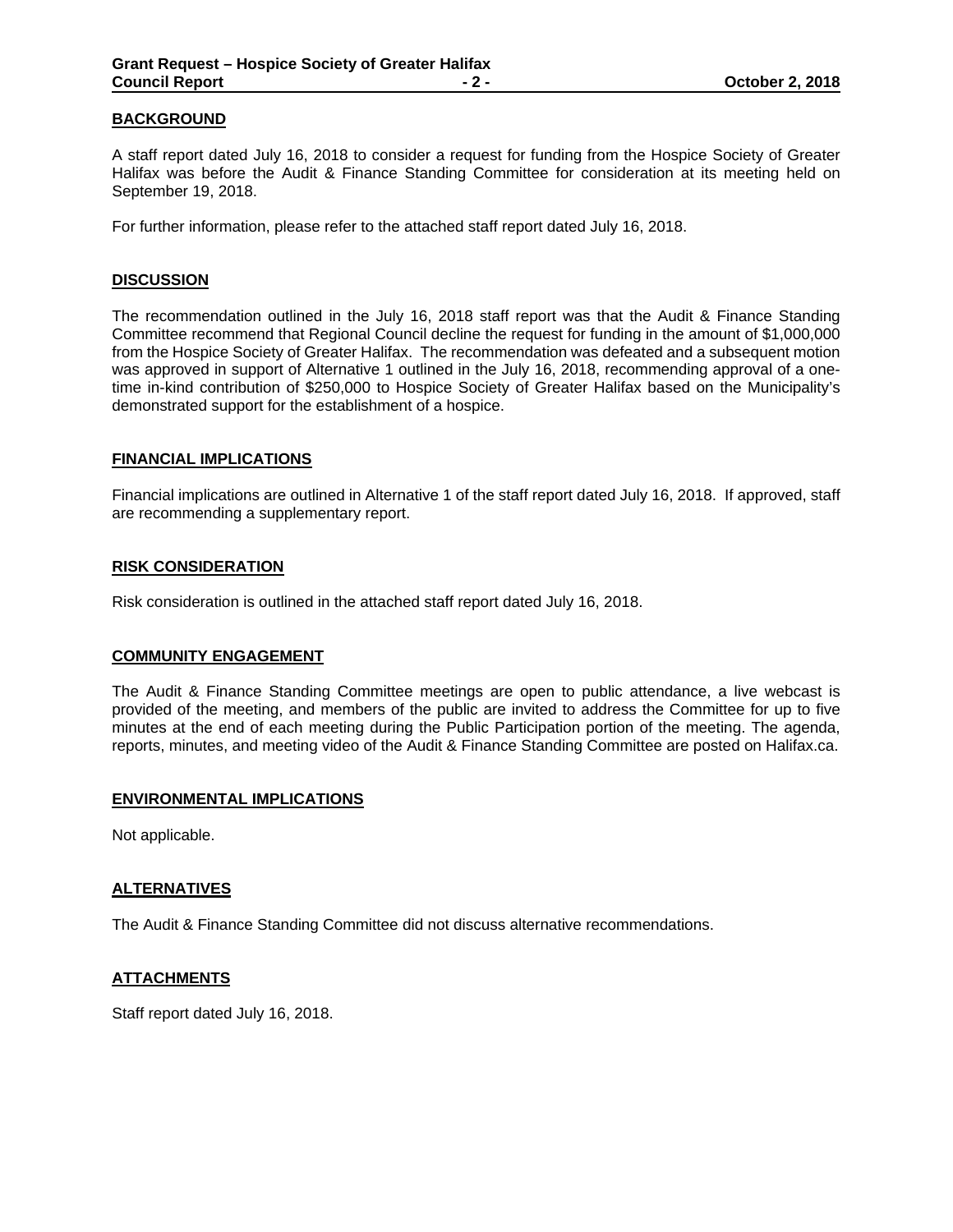A copy of this report can be obtained online at halifax.ca or by contacting the Office of the Municipal Clerk at 902.490.4210.

Report Prepared by: Krista Vining, Legislative Assistant, Office of the Municipal Clerk, 902.490.6520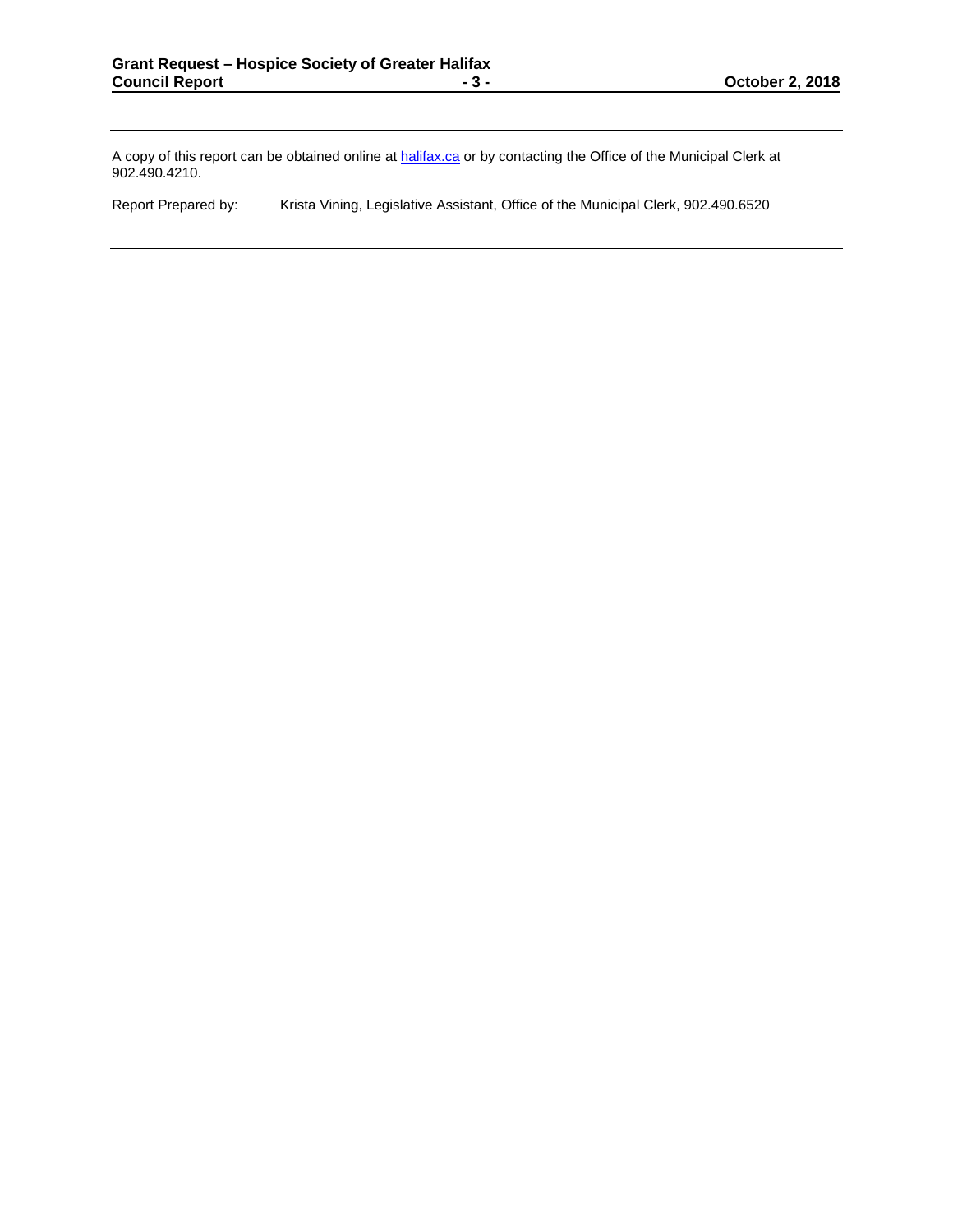

P.O. Box 1749 Halifax, Nova Scotia B3J 3A5 Canada

# **Item No. 12.4.1 Audit & Finance Standing Committee September 19, 2018**

| TO:                  | Chair and Members of Audit & Finance Standing Committee            |
|----------------------|--------------------------------------------------------------------|
|                      | <b>Original Signed</b>                                             |
| <b>SUBMITTED BY:</b> |                                                                    |
|                      | Jerry Blackwood, Acting CFO/Director of Finance & Asset Management |
|                      | Original Signed                                                    |
|                      | Jacques Dubé, Chief Administrative Officer                         |
| DATE:                | July 16, 2018                                                      |
| <b>SUBJECT:</b>      | <b>Grant Request - Hospice Society of Greater Halifax</b>          |

### **ORIGIN**

This report originates with the March 27, 2018 Regional Council motion directing staff to provide a staff report to consider the Hospice Society of Greater Halifax request for funding in the amount of \$1,000,000 towards a Hospice Centre as outlined in the presentation to the Audit & Finance Standing Committee on February 21, 2018.

# **LEGISLATIVE AUTHORITY**

*Administrative Order 1 Respecting Procedures of the Council.* Schedule 2, 4(f) Audit and Finance Standing Committee Terms of Reference.

*Halifax Regional Municipality Charter* ("HRM Charter"), S.N.S. 2008, c.39 **79(1)** The Council may expend money required by the Municipality for

> … (av) a grant or contribution to

> > …

…

(v) any charitable, nursing, medical, athletic, educational, environmental, cultural, community, fraternal, recreational, religious, sporting or social organization within the Province,

*RECOMMENDATION on PAGE 2*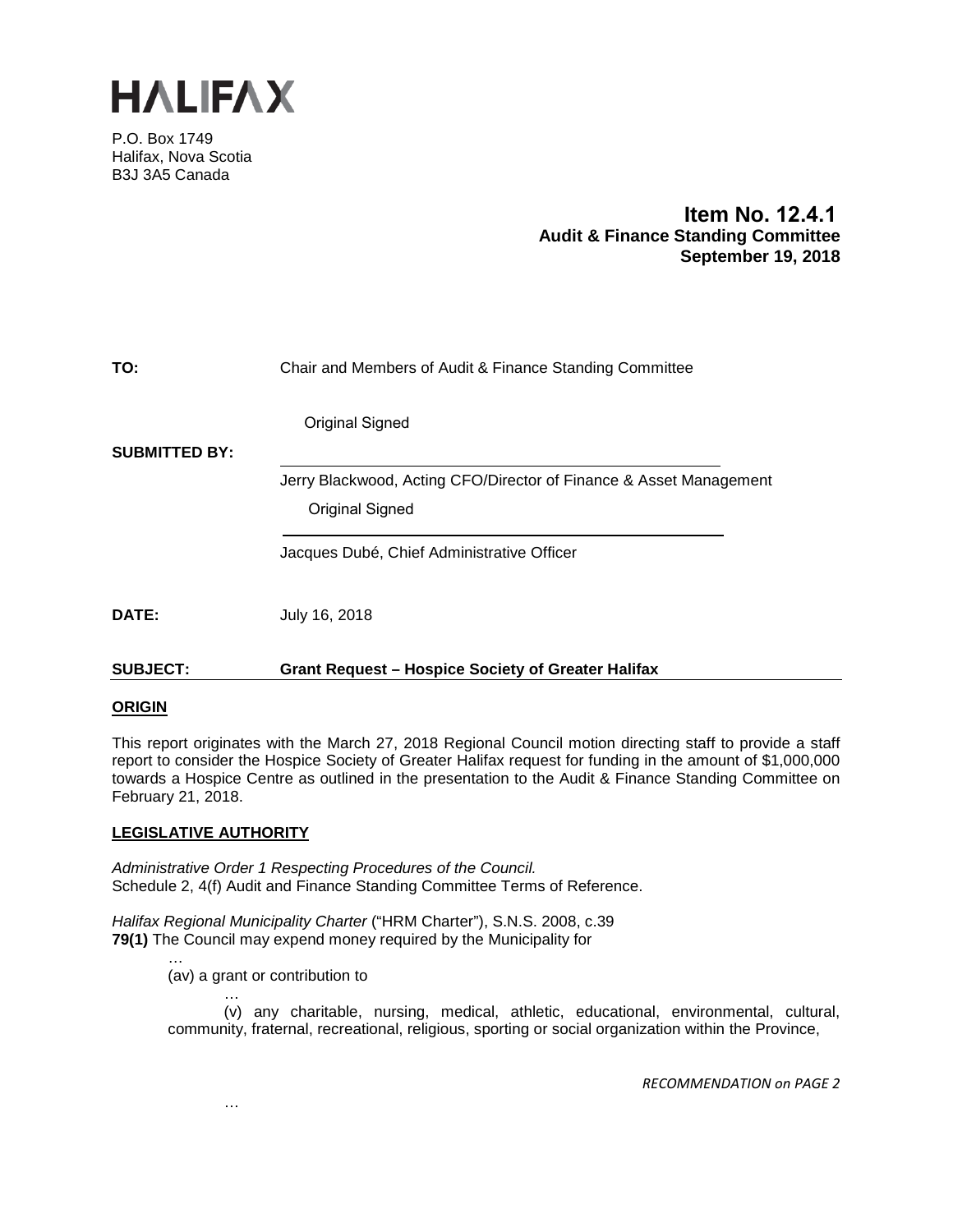(vii) a registered Canadian charitable organization;

*Administrative Order 2014-015-ADM Respecting Reserve Funding Strategies*

### **RECOMMENDATION**

It is recommended that the Audit & Finance Standing Committee recommend that Regional Council decline the request for funding in the amount of \$1,000,000 from the Hospice Society of Greater Halifax.

### **BACKGROUND**

This report originates with a request from the Hospice Society of Greater Halifax ("the Society") for \$1,000,000 toward the establishment of a Hospice Centre, payable in two (2) instalments of \$500,000; the first payment in April of fiscal year 2019-20 and the second and final instalment in April of 2020-21. Founded in 2001, the organization is a non-profit society and a registered Canadian charity whose purpose is the establishment of non-denominational hospice facilities within the Capital Health District.

A hospice provides accommodations for terminally ill individuals in the later stages of life and may also provide respite care for a patient's primary caregiver(s). As stated in the Society's presentation to the February 21, 2018, meeting of the Audit & Finance Standing Committee: "At present, 80% of Nova Scotians declare they would prefer to die at home but only 20% are able to do so. Often, as a result of pain management, caregiver fatigue or end of life complications, hospital admissions increase significantly in the last few weeks of life. Where hospices already exist elsewhere in Canada it is recognized that end of life care can be provided at significantly reduced public expense. Moreover, both the dying and their families benefit from experiencing precious time together in a home-like setting without the stress of managing end of life care. Admission to hospice will be by medical referral and without charge".

### **Precedence for Municipal Spending on Health Care Facilities**

Following amalgamation in 1996 Regional Council agreed to fulfill outstanding capital grant pledges, including medical and out-patient facilities, made by its predecessor municipal units but the payment schedule was adjusted to address municipal deficit reduction. Payment was made in installments over a 5 year period (1996 to 2000) and the terms varied on a case-by-case basis. These outstanding commitments were referred to as "Capital Pledges" and were paid through Fiscal Services.

*Medical Facilities -* Although medical/health services are not a municipal mandate, of the \$4,079,000 in Capital Pledges outstanding to ten (10) organizations at amalgamation \$3,246,000 (79.5%) was to be paid to large-scale hospital expansion projects undertaken by the provincial government aided by fundraising campaigns undertaken by hospital foundations[1](#page-4-0). Upon retirement of these pledges, the Cobequid Multi Service Centre Foundation and the Dartmouth General Hospital Charitable Foundation each requested a further  $$500,000$ . Both requests were declined<sup>[2](#page-4-1)</sup> on the basis of:

- jurisdictional mandate (delivery of hospital health care is a provincial mandate in concert with the federal government);
- HRM's budget/debt capacity and competing municipal priorities (notably deferred property maintenance);

<span id="page-4-0"></span> <sup>1</sup> Grace Maternity Hospital Foundation, IWK Children's Hospital Foundation, Camp Hill Medical Centre Foundation, Dartmouth General Hospital Charitable Foundation, and the Cobequid Multi Service Centre Foundation.

<span id="page-4-1"></span><sup>2</sup> Report to Regional Council meeting of May 7, 2002, Community Grants Program: Capital Request – Dartmouth General Hospital and Community Health Centre Foundation, 325 Pleasant Street, Dartmouth, dated January 15, 2002 and Community Grants Program: Capital Request – Cobequid Multi-Service Centre, 70 Memory Lane, Lower Sackville dated January 18, 2002.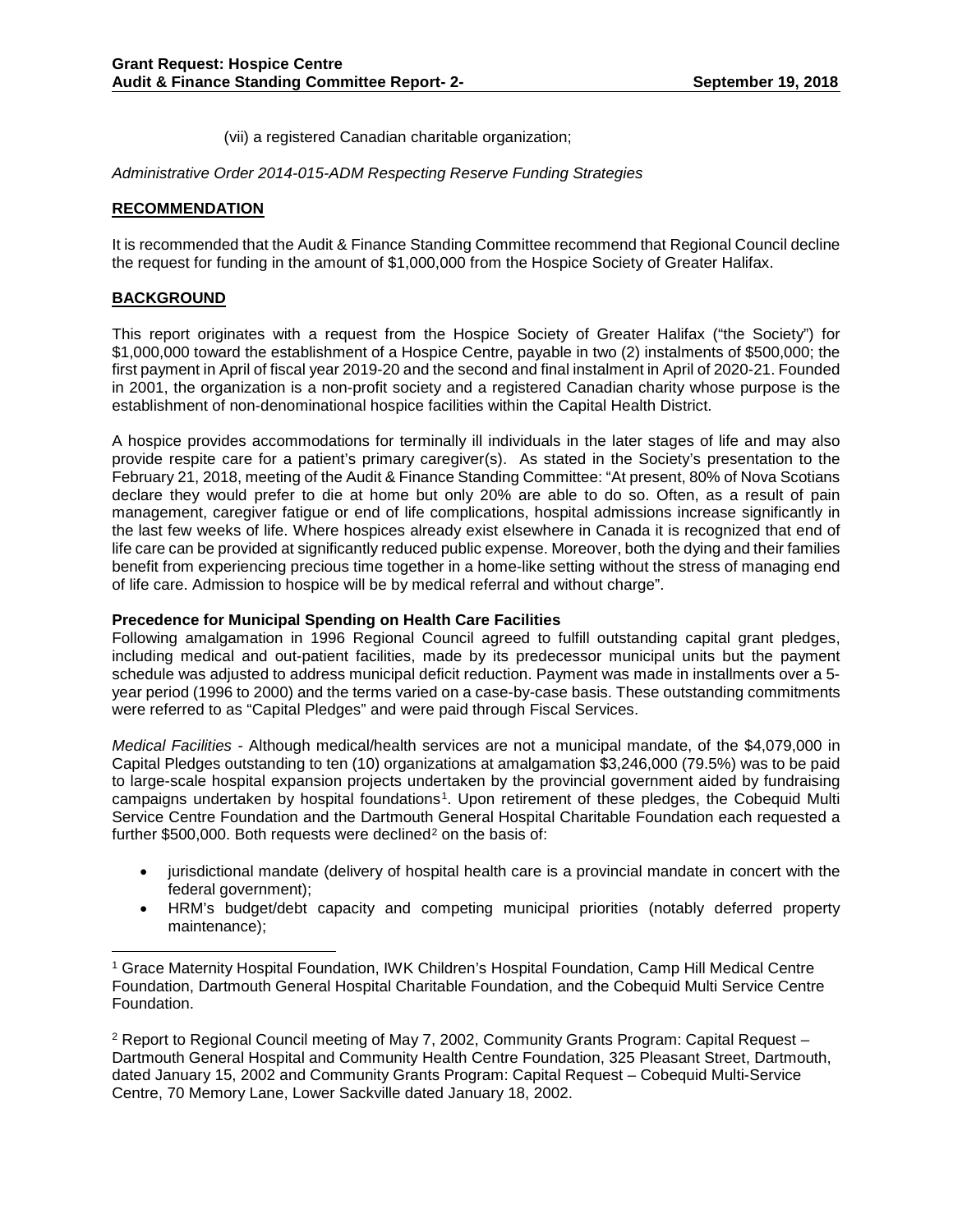- the applicant's established fundraising capacity and investment equity; and
- funding to government-owned and operated facilities as compared to HRM's capacity to address funding requests from facilities owned and operated by non-profit organizations.

*Out-Patient Accommodations -* The Capital Pledge most comparable to the Halifax Hospice project was the Canadian Cancer Society's construction of out-patient accommodations on South Park Street, Halifax. *The Lodge That Gives Campaign* received \$180,000 towards construction of a 10-bed facility serving persons travelling to Halifax for specialized treatment. The facility has since been expanded with an additional 28 beds and enhanced amenities. The Cancer Society raised \$15,000,000 for the expansion project and did not apply for municipal funding. However, HRM's operating assistance through partial tax relief<sup>[3](#page-5-0)</sup> under *Administrative Order 2014-001-ADM* increased based on the property's revised assessment value.

*Hospice Facilities -* In 2009, the Society was the only respondent in a Call for Expressions of Interest to purchase a surplus municipal property located at 9 Spring Street, Bedford. The appraised value of the property was \$220,000 but was sold to the Society at less than market value for the sum of \$1.00. The Municipality's interest, including the registered heritage status of the property, was secured with a Buy-Back Agreement and a Public Access Easement to ensure continued access to an HRM-owned tennis court encroaching the rear of the premises. The Society's proposal anticipated immediate occupancy as an office with outreach programming pending conversion into a residential hospice. The sale closed in March of 2010. In 2011, the Society was added to Schedule 29 of *Administrative Order 2014-001-ADM*: the level of tax relief was based on the building's interim use as an office.

Because the property was zoned Institutional and did not permit office space as a primary use, the Bedford Land Use By-law would have had to have been amended if residential accommodations were not provided at this location. At this stage, the Buy-Back Agreement could have been invoked by HRM because the intended use as stated in the Society's submission and the basis of Council's in-kind contribution through a less than market sale was not fulfilled. In the alternative, a motion was tabled at the June 15, 2015, meeting of the North-West Community Council requesting a report regarding possible by-law amendments to broaden the definition of a "special care facility" to include non-residential facilities (ie. a non-residential hospice)<sup>4</sup>. The by-law amendment consideration did not proceed due to subsequent notification from the Society that they wished to vacate and either return the property to HRM under the terms of the Buy-Back Agreement or sell the property if HRM had no interest in a repurchase. This notification coincided with a long-term land lease agreement between the Society and the Atlantic School of Theology to enable construction of a hospice facility in Halifax.

In 2016, the Buy-Back Agreement was exercised and HRM repurchased 9 Spring Street, Bedford, for the purchase price of \$156,200[5](#page-5-2) plus estimated closing costs of \$23,430 for a combined estimated total of \$179,630. Council then assigned the property to the Community Interest category under *Administrative Order 50*. This disposal category restricts consideration to registered non-profit and charitable organizations. If HRM is unable to sell the property for \$179,630, the Municipality will incur a net cash loss.

# **DISCUSSION**

This request for funding does not fall within any of Council's existing grant programs. To enable an evaluation of the grant request, the Society was asked to provide additional information with respect to anticipated occupancy, an itemized capital budget for the construction, a projected operating budget, an update on the status of the capital fundraising campaign, and financial statements for the prior three (3) years.

<span id="page-5-0"></span> <sup>3</sup> Currently, the Lodge receives 50% reduction at the Residential rate (Schedule 28).

<span id="page-5-1"></span><sup>4</sup> Minutes, North-West Community Council, June 15, 2015, Item 10.2.1, p. 9.

<span id="page-5-2"></span><sup>5</sup> Regional Council, September 20, 2016 – Buy-Back Agreement – Hospice Society of Greater Halifax – 9 Spring Street, [Bedford] dated September 9, 2016. In Camera report de-classified April 12, 2018.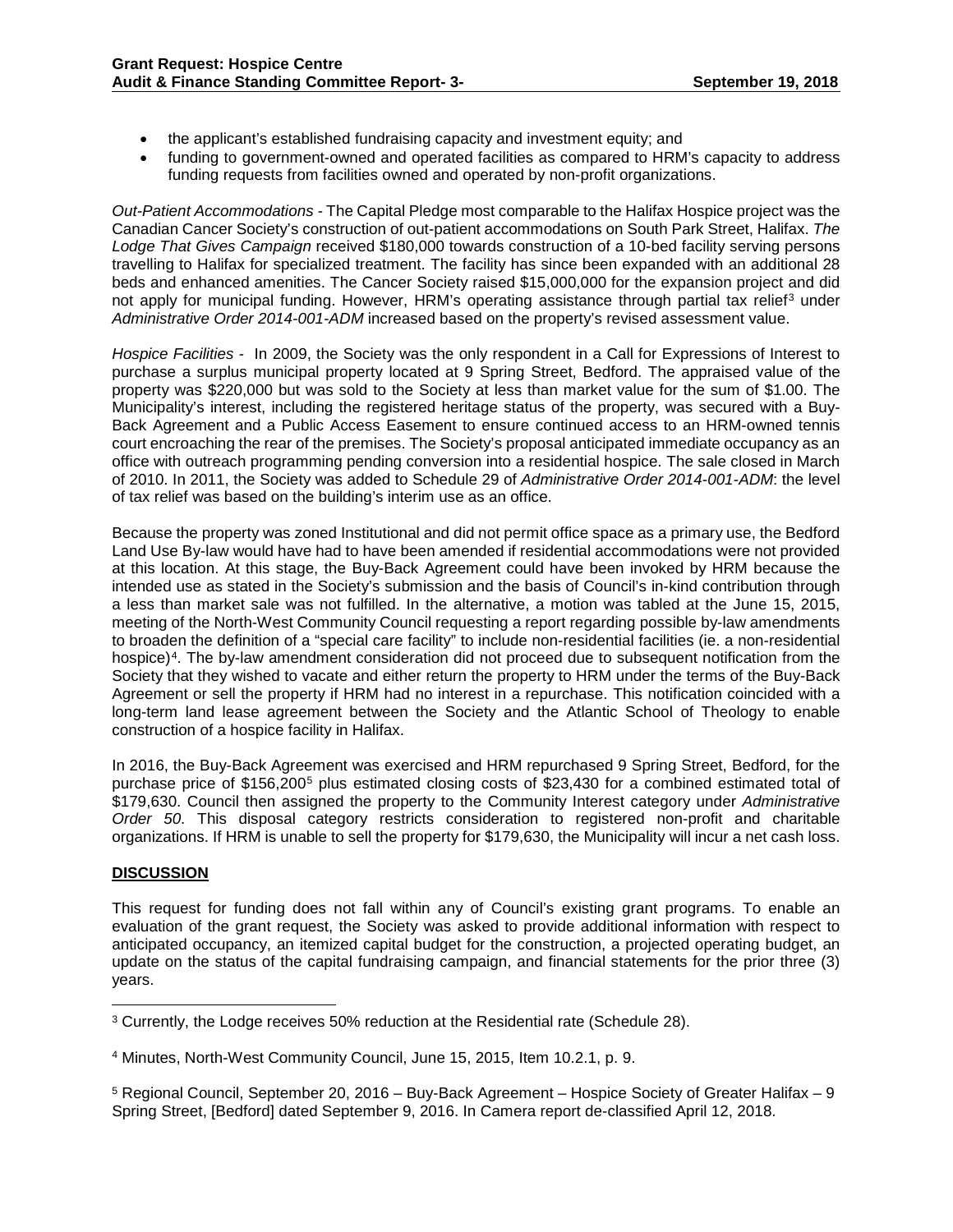### **I. Project Overview**

The project encompasses demolition of two existing residential structures and the construction of a threestorey building of approximately 15,423 square feet containing 10 single-occupancy units for patients, a family/guest room, a dining/living room, five (5) offices, a nurses' station, training centre, and associated mechanical and storage areas. The estimated capital cost is \$6,774,372.00 excluding in-kind donations from sub-contractors valued at \$41,100.00. These costs include professional fees, demolition, site preparation, construction, furnishings, equipment, landscaping, unrecoverable HST (7.5%), project management, and a construction contingency. The project has commenced and the facility is expected to open in the Fall of 2018<sup>6</sup>.

- *Land Lease Agreement* In 2015, the Society entered into a "ground lease"[7](#page-6-1) agreement with the Atlantic School of Theology, 618 Franklyn Street, Halifax. The lease has an initial 20-year term commencing April 1, 2016, to April 1, 2036, and includes three renewal terms of 20 years and one renewal term of 19 years that if executed would bring the total term of the lease to 99 years. The lease is registered<sup>[8](#page-6-2)</sup>.
- *Nova Scotia Health Authority Operating Agreement* In 2016, the Society entered into an agreement with the Nova Scotia Health Authority ("NSHA") to collaborate in the establishment and operation of a residential hospice. The agreement has an initial 5-year term from the date of opening "Hospice Halifax" and may be renewed for subsequent 5-year terms. The NSHA has committed to pay 50% of specific annual operating costs. In an NSHA press release dated May 17, 2016, this agreement was promoted as advancing the Province's palliative care strategy: "Adding this new capacity is also part of the plan to relocate services from the aging Centennial Building at the VG site of the QEII Health Sciences Centre". Under the agreement the Society manages dayto-day facility operations as part of a community-based palliative care program and works with NSHA staff to support planned admissions and discharges.

*Capital Financing Agreement* – In 2017, the Society entered into a Leasehold Mortgage Agreement with Housing Nova Scotia for a repayable bridge loan. The agreement permits repayment in whole or in part at any time without penalty. In correspondence received May 8, 2018, the Society indicated that they are in negotiations with their lender to increase financing to facilitate completion of the construction as scheduled. In addition, the Society has secured pledges of over \$2,000,000 and the projected operating expenditures provide for on-going fundraising.

Projected operating and capital costs are listed in Attachment 1 of this report.

# **II. Funding Recommendation and Rationale**

*Capital Funding* - The staff recommendation to decline funding is consistent with a prior Council decision with respect to jurisdictional mandate for medical/health facilities<sup>9</sup>. Although the argument put forth in the Society's funding request respecting reducing hospital admissions and associated end of life care costs is in the public interest such savings accrue to those levels of government responsible for medical services, not the Municipality. The recommendation also acknowledges the Society may be able to complete the

<span id="page-6-1"></span> $7$  A ground lease may also be referred to as a land lease.

<span id="page-6-2"></span><sup>8</sup> Lease and Mortgage are registered with the Nova Scotia Land Registry Document No.110500346.

<span id="page-6-3"></span><sup>9</sup> See: Background section of this report – Precedence for Municipal Spending on Health Care Facilities.

<span id="page-6-0"></span> <sup>6</sup> <https://hospicehalifax.ca/construction/>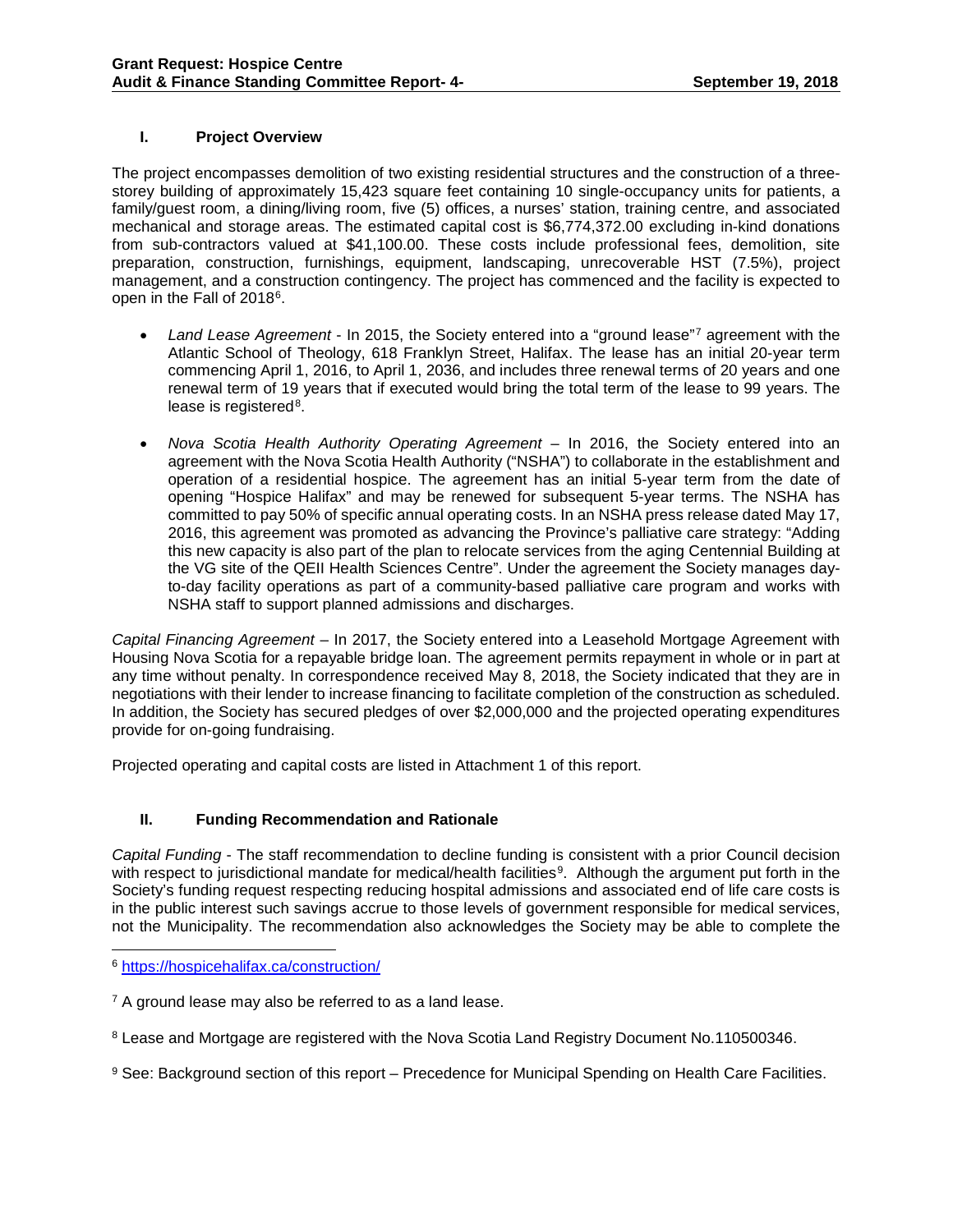project independent of municipal funding through government financing secured on favourable terms. The facility is expected to be largely complete and operational by the Fall of 2018.

*Operating Assistance* – In 2017, the Society made application to the municipal *Tax Relief for Non-Profit Organizations Program* for full exemption (Schedule 26). Although the land lease was registered the property has not been assessed as taxable and as such does not meet the tax relief program's eligibility criteria. The applicant was referred to the 2019 program<sup>10</sup>. However, the assessment classification is unconfirmed and if all or a part of the facility is used for the relocation of hospital medical services there may be implications under sub-clause 5(1)(t) of the *Assessment Act*, which exempts the property of a "hospital" (as defined in the *Hospitals Act*) from taxation.

### **FINANCIAL IMPLICATIONS**

There are no financial implications associated with the recommendation in this report.

### **RISK CONSIDERATION**

In the absence of an open call for submissions, formal policy and evaluation criteria, the risk to the Municipality is largely reputational insofar as qualified non-profit organizations may be denied equitable consideration.

#### **COMMUNITY ENGAGEMENT**

Not applicable.

### **ENVIRONMENTAL IMPLICATIONS**

Not applicable.

#### **ALTERNATIVES**

1. Notwithstanding a prior decision of Council not to fund two medical facilities on the basis that the requests were outside of the municipality's mandate and funding priorities<sup>11</sup>, Council could approve a one-time contribution based on the Municipality's demonstrated support for the establishment of a hospice in relation to the less than market value sale of 9 Spring Street, Bedford. Because the request falls outside an established municipal grant program an award could be approved by resolution of the Council and issued under terms and conditions set out in a Contribution Agreement.

If Council selects this alternative it is recommended that the value of award not exceed \$250,000; this value is based on HRM's in-kind contribution of \$220,000 through the less than market value sale of 9 Spring Street, Bedford. Using a compound interest rate (Consumer Price Index) the equivalent contribution in 2018 would be \$243,996. Because the timing of Council's 2019-20 municipal budget approval cannot be predicted, the timing of any payment would be at HRM's discretion.

If Council selects this option and chooses to use a Contribution Agreement a Supplementary Report would be advisable. The funding could be provided in one lump-sum payment issued under Fiscal Services in 2019.

<span id="page-7-1"></span><span id="page-7-0"></span><sup>&</sup>lt;sup>10</sup> Report to Grants Committee meeting of June 11, 2018, Tax Relief for Non-Profit Organizations Program: Fiscal Year 2018 – Part 1 Proposed Amendments to Schedules, dated April 20, 2018, p.12. <sup>11</sup> See: Attachment 1 of this report.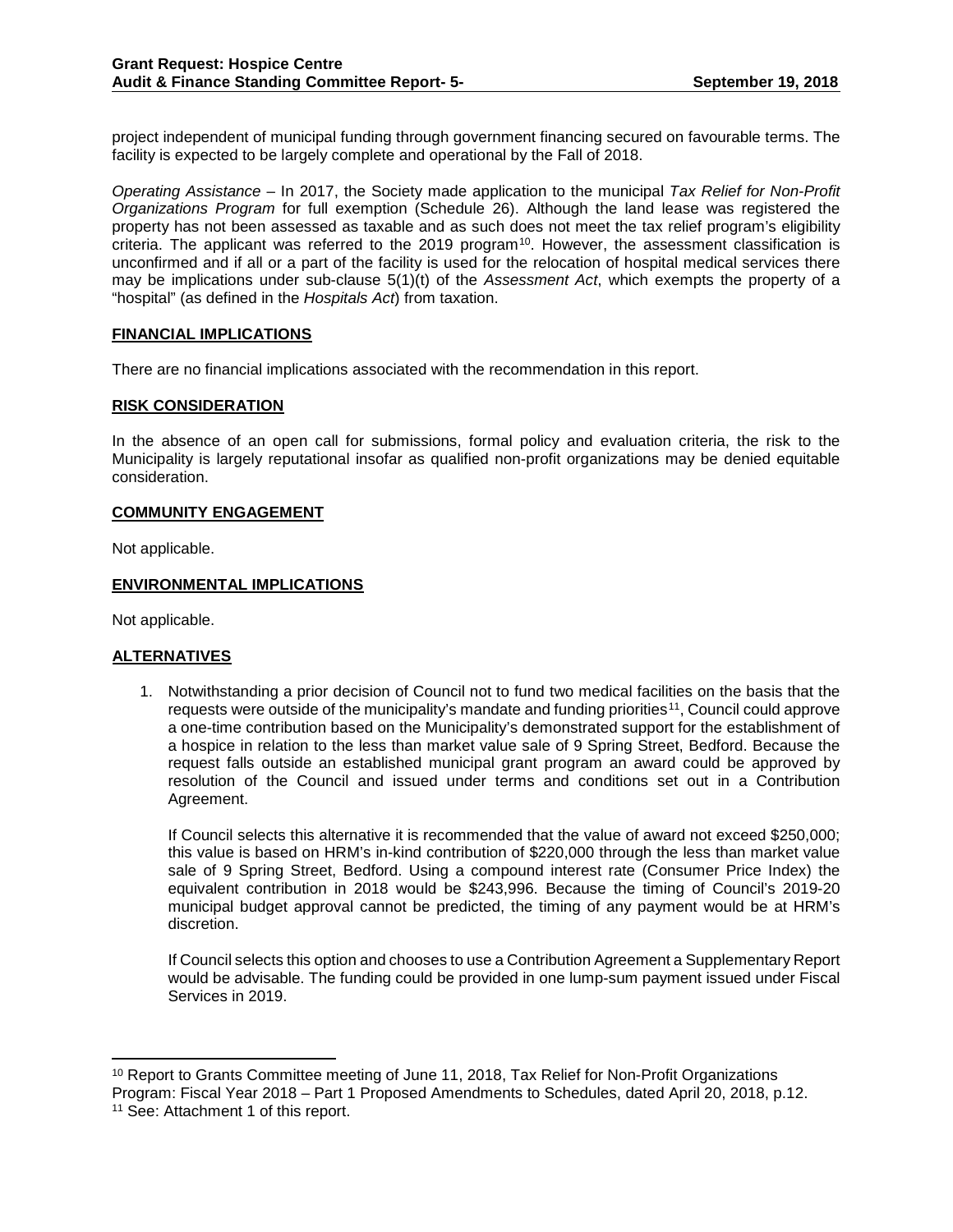2. Regional Council could award a municipal contribution in a higher amount and direct the CAO to direct staff to prepare a Supplementary Report to identify a funding source, financial implications, and the terms and conditions of funding in a contractual Contribution Agreement.

### **ATTACHMENTS**

1. Projected Capital and Facility Operating Budget.

A copy of this report can be obtained online at **halifax.ca** or by contacting the Office of the Municipal Clerk at 902.490.4210.

Report Prepared by: Peta-Jane Temple, Team Lead Grants & Contributions, Finance & Asset Management 902.490.5469

\_\_\_\_\_\_\_\_\_\_\_\_\_\_\_\_\_\_\_\_\_\_\_\_\_\_\_\_\_\_\_\_\_\_\_\_\_\_\_\_\_\_\_\_\_\_\_\_\_\_\_\_\_\_\_\_\_\_\_\_\_\_\_\_\_\_\_\_\_\_\_\_\_\_\_\_\_\_\_\_\_\_\_\_\_\_\_\_\_\_\_\_\_

\_\_\_\_\_\_\_\_\_\_\_\_\_\_\_\_\_\_\_\_\_\_\_\_\_\_\_\_\_\_\_\_\_\_\_\_\_\_\_\_\_\_\_\_\_\_\_\_\_\_\_\_\_\_\_\_\_\_\_\_\_\_\_\_\_\_\_\_\_\_\_\_\_\_\_\_\_\_\_\_\_\_\_\_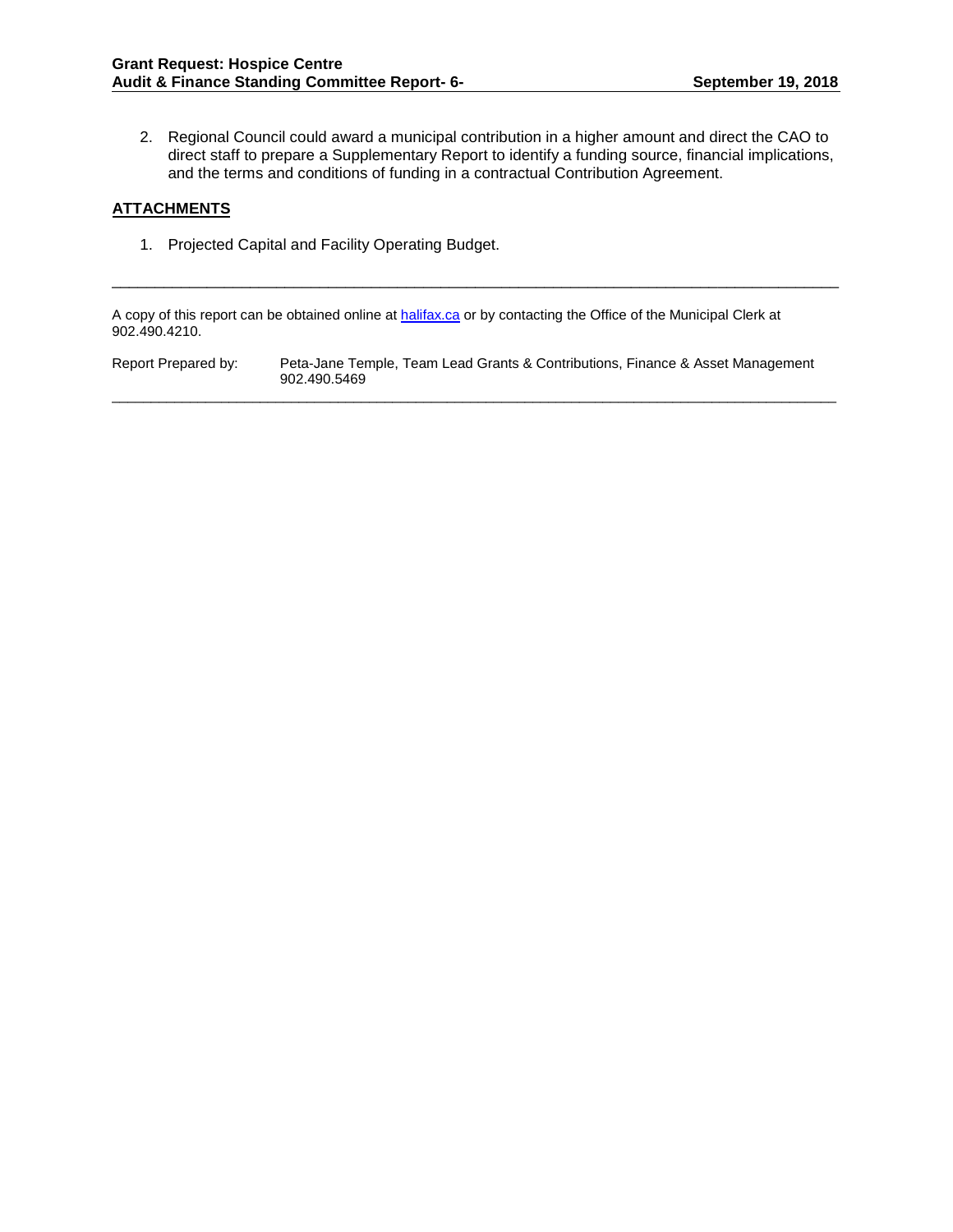### **Projected Capital Project and Facility Operating Budget**

### **I. Projected Capital Budget**

The following is an abridged compilation from applicant's supplementary support materials.

### **Projected Revenue**

| Mortgage                                           | \$4,200,0001             |
|----------------------------------------------------|--------------------------|
| <b>Campaign Pledges</b>                            | \$2,000,000 <sup>2</sup> |
| In-Kind Donations (Corporate)                      | \$41,0003                |
| Total                                              | \$6,241,000              |
| <b>Projected Expenditures</b>                      |                          |
| Abatement                                          | \$43,000                 |
| Demolition                                         | \$90,080                 |
| Site Preparation                                   | \$396,000                |
| Landscaping                                        | \$150,000                |
| Concrete Work                                      | \$298,908                |
| Masonry                                            | \$153,300                |
| Construction                                       | \$2,161,3384             |
| Specialities                                       | \$48,4155                |
| <b>Window Treatments</b>                           | \$8,555                  |
| Equipment                                          | \$40,3206                |
| Elevator                                           | \$117,000                |
| Fire Suppression                                   | \$53,875                 |
| Plumbing/HVAC                                      | \$571,500                |
| Electrical                                         | \$415,700                |
| Fees: Contract Management                          | \$355,289                |
| <b>Reimbursables</b>                               | \$368,119                |
| <b>Construction Contingency</b>                    | \$200,000                |
| Fees: Architectural/Engineering/Project Management | \$560,000                |
| Furniture, Fixtures, Equipment                     | \$300,000                |
| Unrecoverable HST                                  | \$484,072.65             |
| Total                                              | \$6,774,372.65**         |

\*\* A potential deficit of \$533,372.65 could be mitigated if the Society is able to (i) decrease expenditures and/or (ii) increase their mortgage by \$2,000,000 as indicated in correspondence to HRM but the projected operating budget may need to be amended to increase loan interest payment if capital campaign revenues were to stagnate.

Notes:

- 1. Housing Nova Scotia negotiations in progress as of July, 2018.
- 2. Campaign status as of July, 2018. Actual schedule of receipt not stated but the value of commitments to date would cover the additional \$2,000,000 the Society is seeking in an increase to the mortgage. Campaign will continue towards debt repayment as per mortgage schedule.
- 3. In-Kind Donations extracted from applicant's projected capital budget: construction related in-kind donations from contractors.
- 4. Exterior/interior structural, siding, windows, interior/exterior doors, roof, insulation, flooring, drywall, painting, entrances/interior glass.
- 5. Not specified.
- 6. Electric fireplaces, bathing system, interior/exterior signage.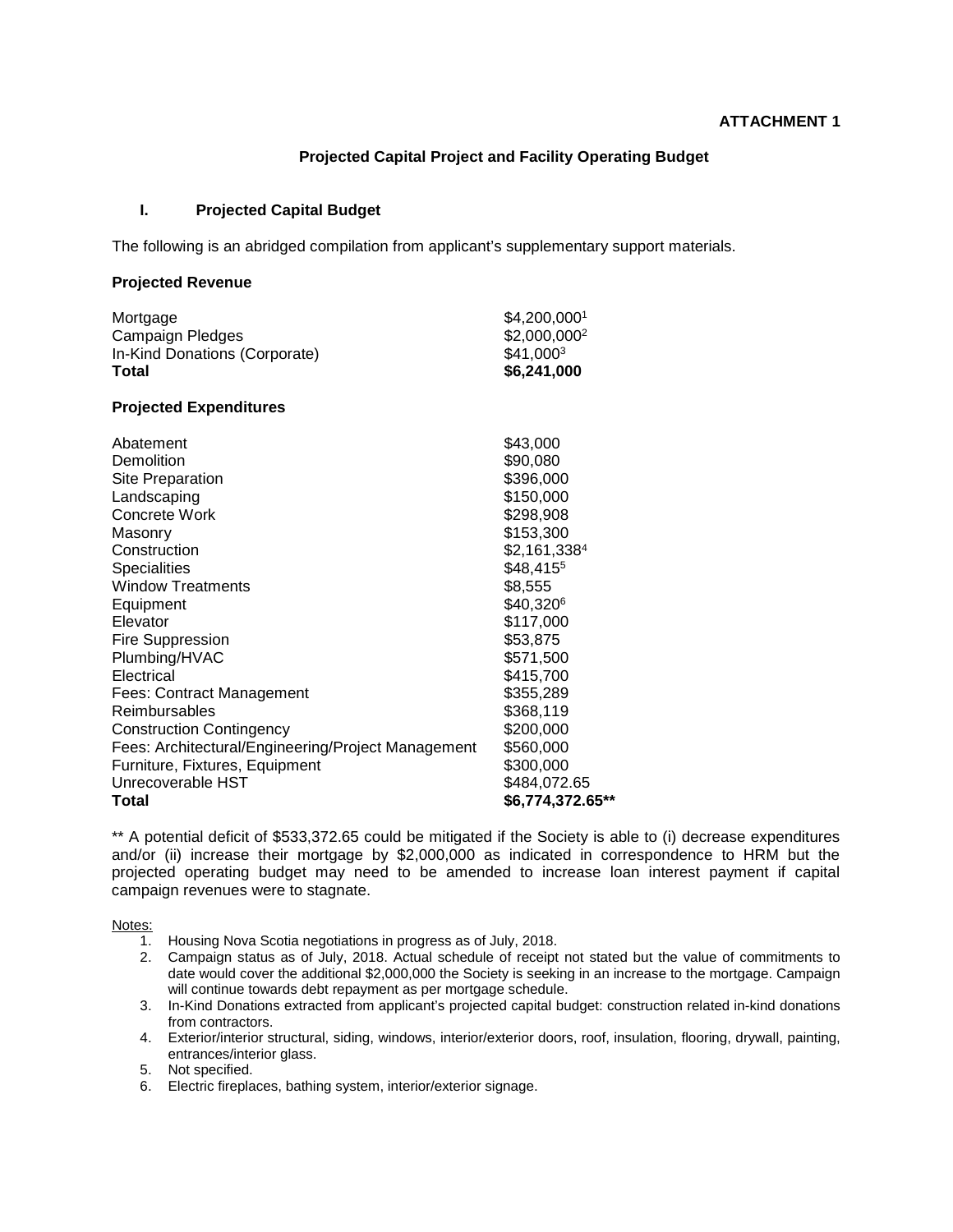### **II. Projected Operating Budget (Year 1)**

### **Projected Revenue**

| <b>General Donations</b> | \$250,000   |
|--------------------------|-------------|
| Event Revenue            | \$250,000   |
| Grants                   | \$43,750    |
| <b>NSHA Funding</b>      | \$860,0001  |
| Total                    | \$1,403,750 |

# **Projected Expenses**

| Salaries, Wages and Benefits             |                        |
|------------------------------------------|------------------------|
| Non-clinical                             | \$527,612 <sup>2</sup> |
| Clinical                                 | \$1,049,4872           |
| Advertising/Promotions                   | \$8,000                |
| Audit and Legal Fees                     | \$10,000               |
| <b>Bank and Credit Card Charges</b>      | \$5,400                |
| Dues and Subscriptions                   | \$2,000                |
| Food                                     | \$40,000               |
| Lease (Francklyn Street)                 | \$57,300               |
| <b>General and Cleaning Supplies</b>     | \$7,600                |
| Insurance                                | \$10,000               |
| Internet, Telephone and Cable            | \$4,000                |
| <b>IT Support and Maintenance</b>        | \$2,400                |
| Landscaping and Snow Removal             | \$4,000                |
| Laundry                                  | \$8,500                |
| <b>Utilities</b>                         | \$8,000                |
| <b>Medical Surgical Supplies</b>         | \$35,000               |
| Meetings                                 | \$2,400                |
| <b>Office Supplies and Printing</b>      | \$12,000               |
| <b>Payroll Processing</b>                | \$3,500                |
| Postage and Freight                      | \$4,800                |
| Security                                 | \$1,500                |
| <b>Small Equipment</b>                   | \$12,000               |
| Travel                                   | \$2,400                |
| Volunteer Training, Hospitality, Mileage | \$11,000               |
| <b>Waste Removal</b>                     | \$7,000                |
| Water/Sewer                              | \$6,000                |
| Loan Interest                            | \$150,0003             |
| Capital Campaign and Fund Development    | \$100,0004             |
| Total                                    | \$2,091,899**          |

\*\* A potential deficit might be negated by on-going designated facility fundraising campaign.

Notes:

- 1. The value may be under-stated: the 2016 NSHA agreement funding formula allows for inflation.
- 2. Approximately 50% of operating costs are for clinical staff who will be employees of the Society, except for some attending physicians that will bill fee-for-service. Non-clinical full-time staff expected to include: CEO, administration/finance clerk, communications/support services manager, social work coordinator, food service manager, and facility manager.

Pharmaceutical costs are covered by the patient's private drug coverage or through the Provincial Palliative Care Drug Program if eligible.

3. An amount of \$150,000 may vary based on total mortgage and applicable interest rate.